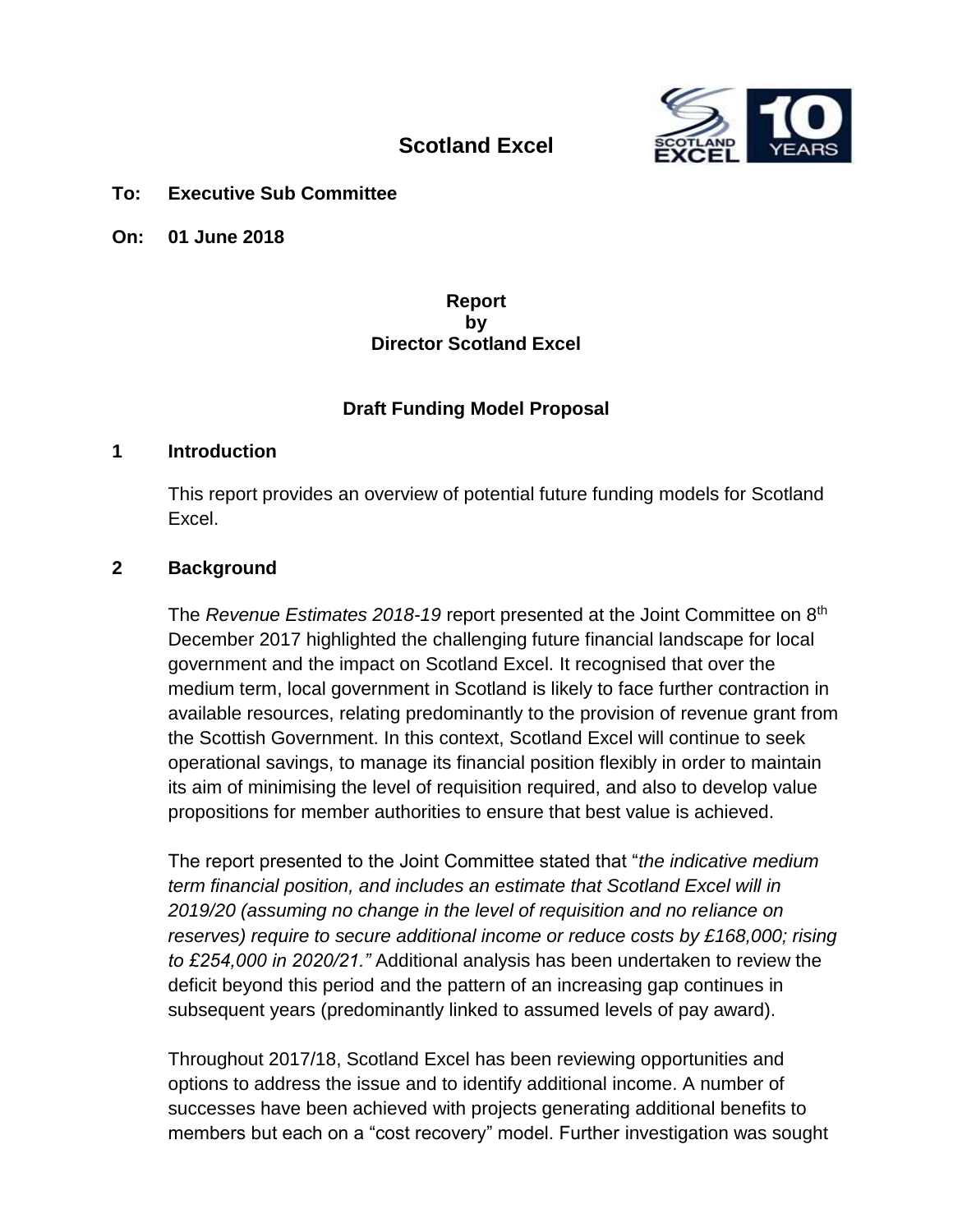on the potential for projects to generate a surplus and the use of rebates and supplier levies.

The report presented to the Joint Committee in December 2017 concluded that "*It is likely that the solution to the funding gap outlined will consist of a blend of the options outlined above, along with continued focus on cost efficiencies and sourcing new associate member income in order to avoid increased requisitions. However, the possibility of a requirement for increased requisition income over the medium term cannot be ruled out. It is suggested that Scotland Excel further explore the options outlined above and bring a report back to the June 2018 Joint Committee meeting to provide an indication of how and in what timescale the above options could be implemented."*

In addition to the operational deficit outlined at committee, there are other areas where ongoing funding gaps exist. The main area of concern is within the Scotland Excel Care portfolio. This report provides further information on the gaps within care and the options explored in order to try and diversify its funding base.

## **Care Portfolio**

Members will be aware of the additional social care services that Scotland Excel has been providing to members encompassing Supported Living, Care at Home and Care Homes for Older People. Funding for these projects has been from Scottish Government funding or project specific additional member fees.

Scotland Excel has been exploring future funding options for these services and has discussed this with a wide range of stakeholders. A number of options have been explored including payment of additional member fees, introduction of rebates and levies and alternative funding sources such as Scottish Government.

To date, no consensus has been reached in this matter and the "funding gap" remains, as does the demand for these important services. In order to seek an alternative and perhaps more palatable funding method, Scotland Excel is examining if the additional sources of income outlined in this paper can be utilsed.

The services are:

### **Care Home Services for Older People**

Scotland Excel is leading on a wide portfolio of activity for Care Home Services for Older People including the development of a care cost calculator. The funding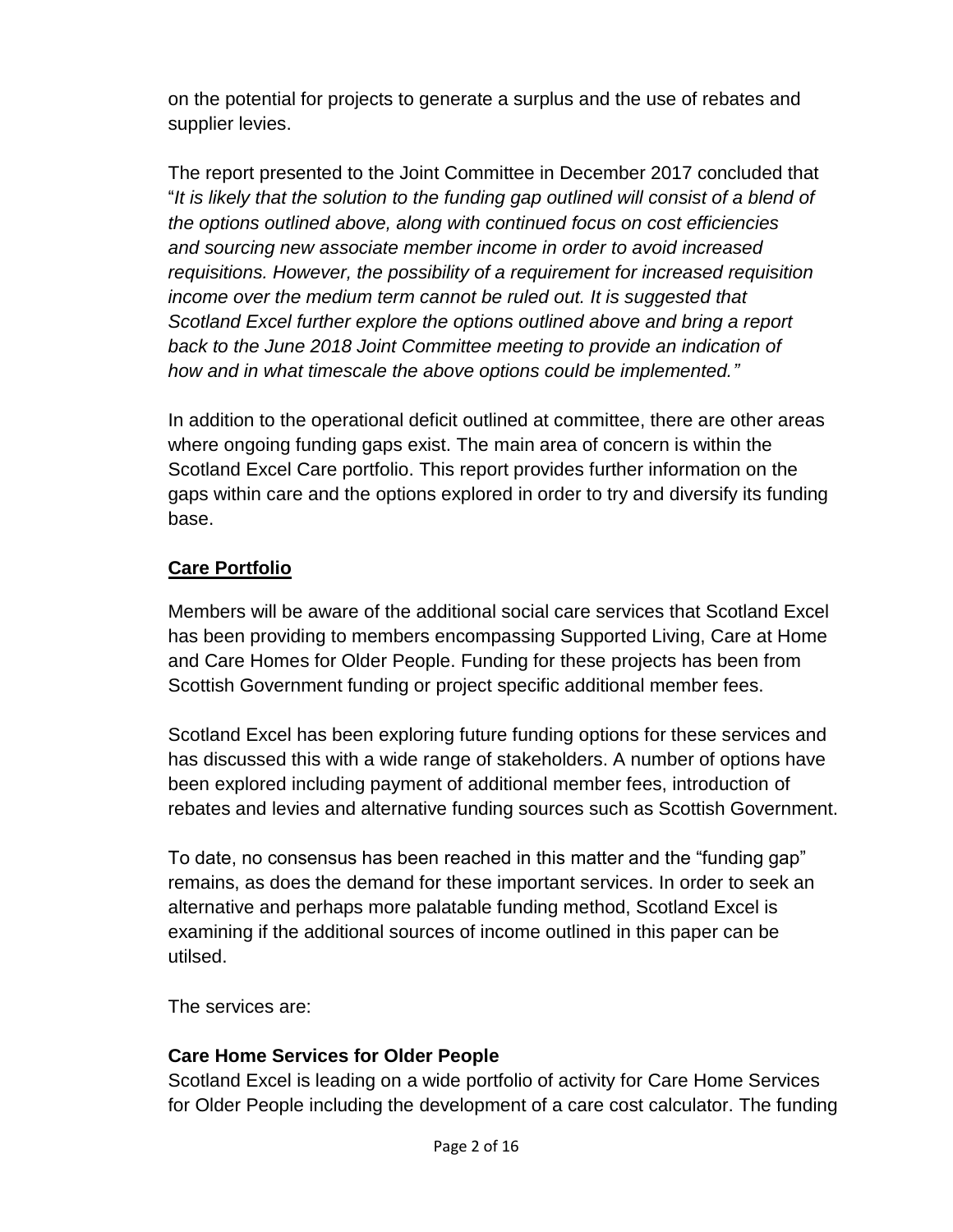for this project comes from annual contributions from 28 of the 32 Scottish local authorities (excludes Highland, North Lanarkshire, Orkney and Shetland). These contributions are confirmed 2019/ 2020.

#### **Funding Received**

| <b>Financial Year</b> | <b>Total</b> |
|-----------------------|--------------|
| 2017/2018             | £173,198     |
| 2018/2019             | £173,198     |
| 2019/2020             | £173,198     |

It is anticipated that future funding requirements for this service will reduce based on lower resource requirements after the initial tender period. This is reflected in the forecast data provided later within this paper.

### **Care & Support Services**

Care at home and supported living services are new areas of collaborative procurement activity for Scotland Excel. The 31 HSCPs across Scotland spend over £750 million per annum on these services, with no consistent approach to how these services are commissioned.

After engagement with key stakeholders, it proposed that Scotland Excel will develop a national, flexible framework for care and support services, incorporating both care at home and supported living services.

The Scottish Government has grant funded Scotland Excel to March 2019 to take this work forward. The funding was for a two year period only with a small amount of funding at the start of 2016/2017.

#### **Funding Received**

| <b>Financial Year</b> | Total    |
|-----------------------|----------|
| 2016/2017             | £20,250  |
| 2017/2018             | £154,750 |
| 2018/2019             | £175,000 |

### **3 Funding Opportunities**

A number of potential funding opportunities have been identified by Scotland Excel and explored further. They are as follows:

- 1. Consultancy Services
- 2. New Build Housing
- 3. Learning and development
- 4. Rebates
- 5. Associate Membership Expansion

Page 3 of 16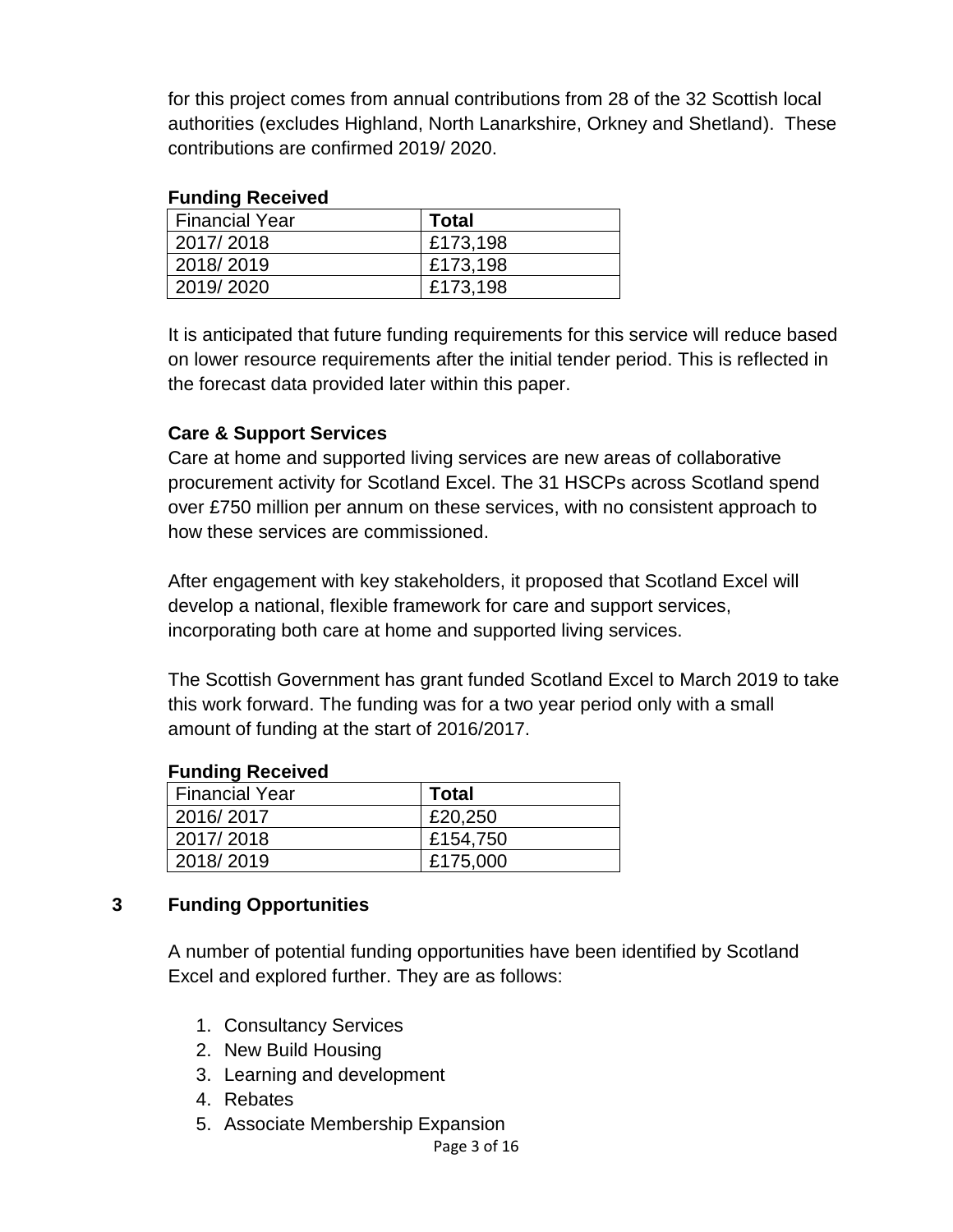A short summary on their background, financial scale and opportunity analysis is included below for each project. Each project has been submitted to our internal business development sub-group and more detailed evidence and criteria reviewed.

# **3.1 Consultancy Services**

# **Background**

Scotland Excel has historically undertaken a number of smaller scale consultancy projects within the sector. These have all been typically on a cost neutral basis. More recently, the organisation has targeted larger scale projects and recently was successful in its bid to support Fife council in their transformation programme and in this case, incorporated a small surplus.

This project will seek to develop and formalise the chargeable consultancy services that could be offered to members and the wider public sector including the affordable housing sector. No offering will be made beyond the public sector.

Chargeable services will be beyond the standard support provided to members as part of their core requisition.

Consultancy services will encompass areas such as:

- Provision of a benchmarking service to non-members.
- Undertaking a procurement exercise on behalf of another body.
- Provision of change services e.g. business improvement exercises.
- Transformation programmes of various scales.
- Bespoke exercises for members and non-members e.g. Options Appraisals.

# Project Financials

Growth in this area has been limited in the past due to resources and strategy to focus on core members. Future projects will be costed based on full recovery of costs and the addition of a transparent and modest surplus.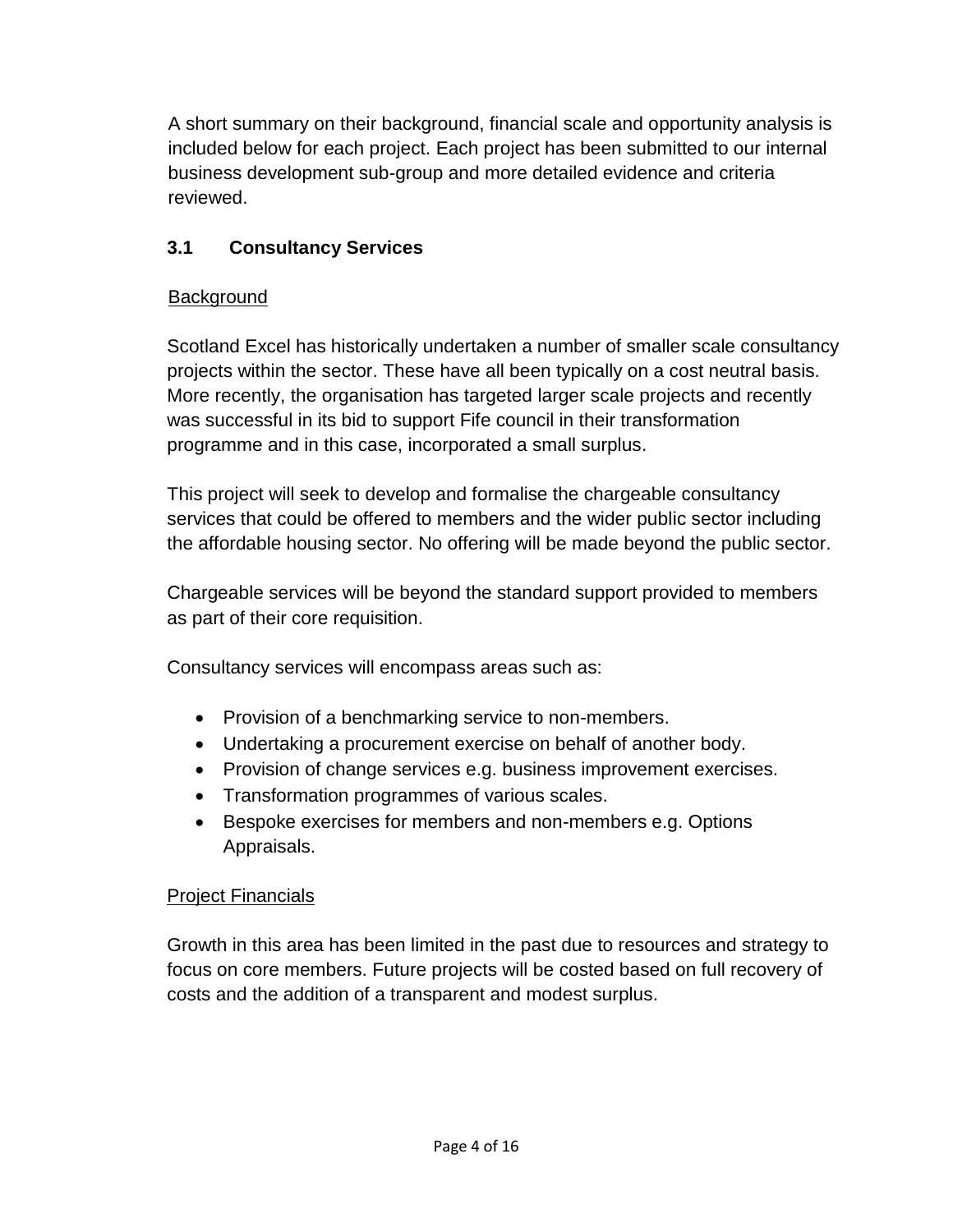## Contribution to deficit

The project is anticipated to provide a financial return early in period 2019/20. A prudent approach has been taken to develop and grow this income stream over the coming years and is shown in table 1.

| Table |  |
|-------|--|
|       |  |

| <b>Fiscal</b> | <b>Surplus</b> |
|---------------|----------------|
| 2019/20       | £70,000        |
| 2020/21       | £70,000        |
| 2021/22       | £70,000        |
| 2022/23       | £80,000        |
| 2023/24       | £90,000        |

### Risks

Risks associated with this project are failure to make an entry into this market and failure to deliver to agreed and contracted commitments. Internal risks are also present including attraction and retention of suitable resources. Ongoing work is underway to address these potential risks.

#### Competition and competitive advantage

There is a high degree of competition in this market from both private and public sector. Competitors within the public sector include the Improvement Service, NSS and the Scottish Procurement Alliance within the housing sector. Scotland Excel feels it has a number of competitive advantages including:

- Existing knowledge and relationships with members and associate members.
- Not for Profit and Public-Sector status allowing a more open and transparent relationship with customers.
- Policy of sharing knowledge and retaining Intellectual Property within the public sector.
- Existing skill base and capability of Scotland Excel staff

### **3.2 New Build Housing**

#### **Background**

Page 5 of 16 In its Programme for Government 2017/18, the Scottish Government committed that 35,000 of the 50,000 new build houses to be constructed BY 2021 will be for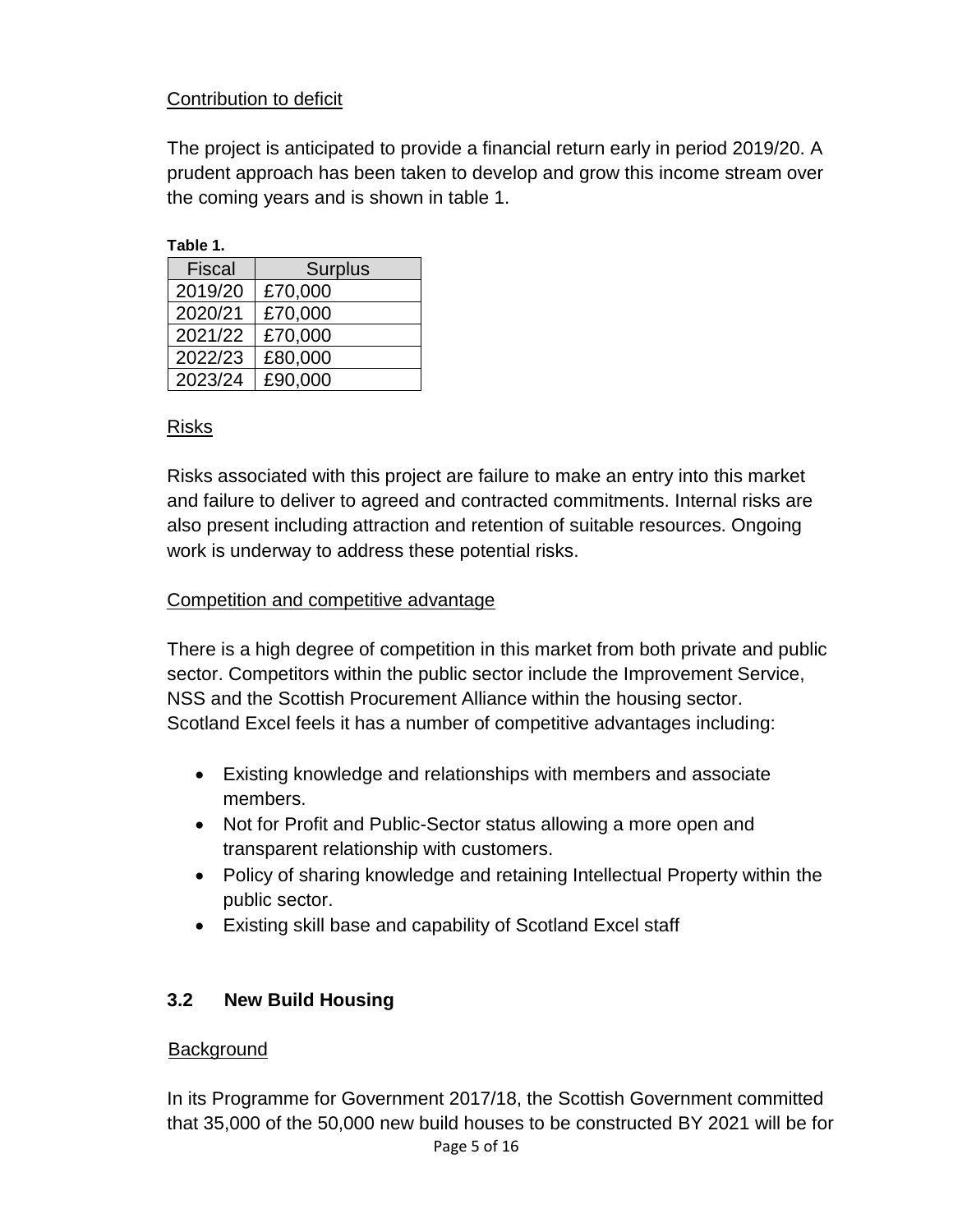social rent. The commitment will deliver a 67% increase in affordable housing supply. Local government and the affordable housing sector will be required to undertake considerable procurement activity to meet this ambitious house building programme. After extensive stakeholder engagement, Scotland Excel has initiated a project to meet this procurement demand through a new funding approach.

This new funding approach provides this much needed framework with a number of additional benefits to the wider public sector and an additional financial return to those organisations investing in the project.

A detailed business case was presented to stakeholders and investing councils which provided all project costs, return on investment, project risks etc. Scotland Excel has elected to also invest in the project and will utilise the anticipated return towards the Scotland Excel deficit outlined above.

### **Project Financials**

The project costs were calculated as £500k over a two year period. These project costs will be covered by the 12 investing councils including Scotland Excel.

### Contribution to deficit

The project is anticipated to provide a financial return early in period 2020/21. A prudent approach has been taken to spend on the framework and is based on current knowledge of house build plans as published by the Association of Local Authority Chief Housing Officers (ALACHO). Currently Scottish Government funding has only been confirmed until 2021 therefore rebate estimates beyond this point have been based on lower historical build figures. It is anticipated, however, that funding and therefore spend will continue at the similar level rather than revert to these lower levels. The contribution to deficit is shown in table 2.

| <b>Fiscal</b> | <b>SXL Rebate</b> |
|---------------|-------------------|
| 2019/20       | £0                |
| 2020/21       | £95,390           |
| 2021/22       | £95,390           |
| 2022/23       | £16,155           |
| 2023/24       | £16,155           |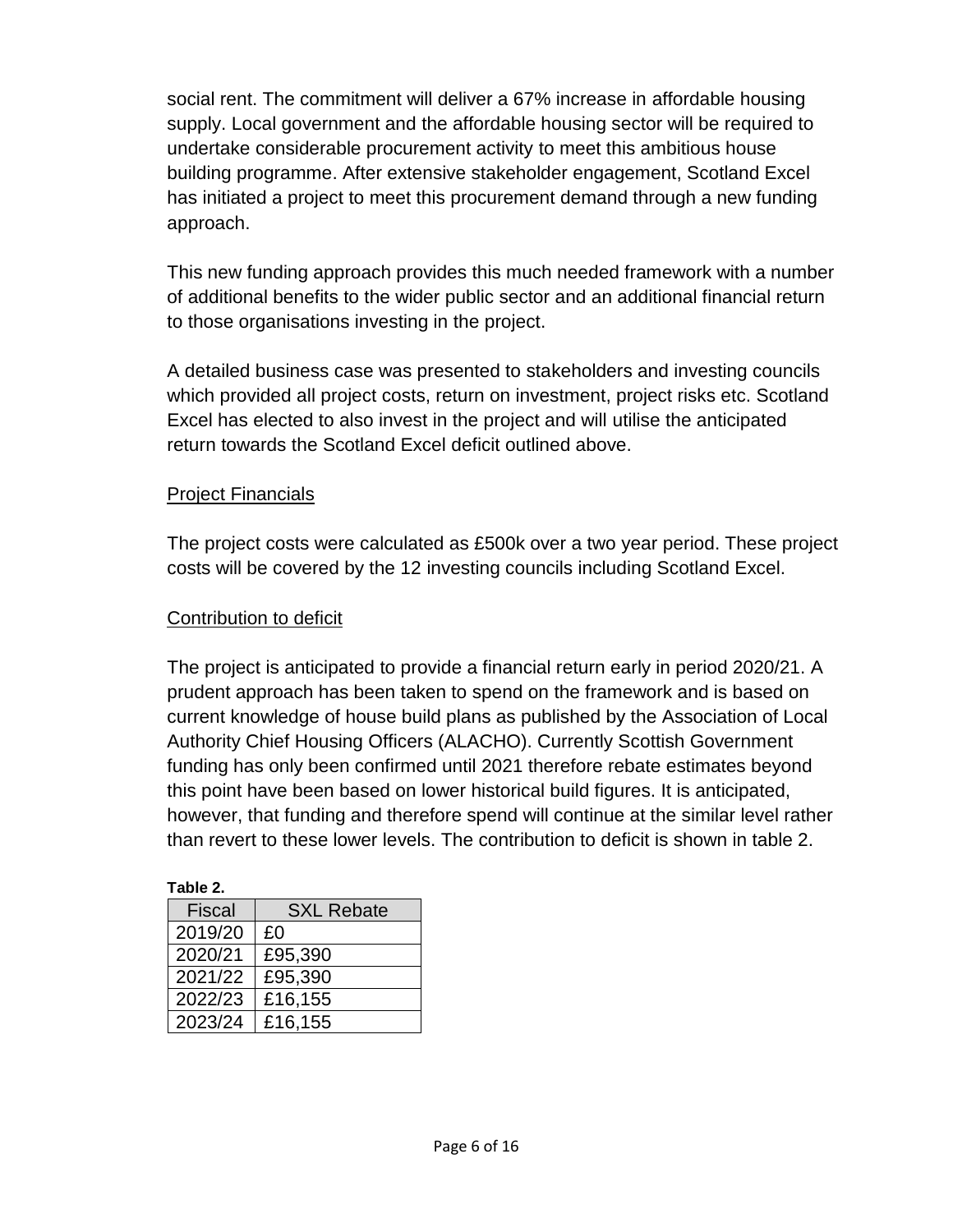## Risks

The main risk for the framework is that members choose not to utilise it once it is in place. Additional risks are related to the uncertainty of future Scottish Government funding of new build housing.

### Competition and competitive advantage

A number of alternative frameworks are available within the market place including SPA, Scape and frameworks developed by individual local authorities and housing associations that are offered for wider use.

The Scotland Excel approach has a competitive advantage to these alternatives through a number of mechanisms including:

- Offering some form of specification/design standardisation to increase speed of development, realise efficiencies and ensure ease of use
- Offering standard templates/contract forms to ensure ease of use
- Encouraging the use of local suppliers/workforce via sub-contracting arrangements
- Providing a vehicle for the delivery and recording of community benefits such as apprenticeships
- Providing contract management activity

## **3.3 Learning & Development**

### **Background**

Scotland Excel has historically delivered an award-winning service to the wider public sector. In the past two years, the organisation has reviewed its strategy in this area and is now taking a wider, deeper and work-based approach to organisational learning. The creation of our new 5 year Learning and Development strategy has the aim of Scotland Excel being the public sector partner of choice for procurement and related disciplines. It takes a multidisciplinary learning approach and learning programmes are currently segmented by procurement, leadership & management and project management.

Our new approach seeks to utilise internal capabilities, technology and strategic partnerships to deliver learning, additional member benefits and a financial return that can also support the organisational deficit.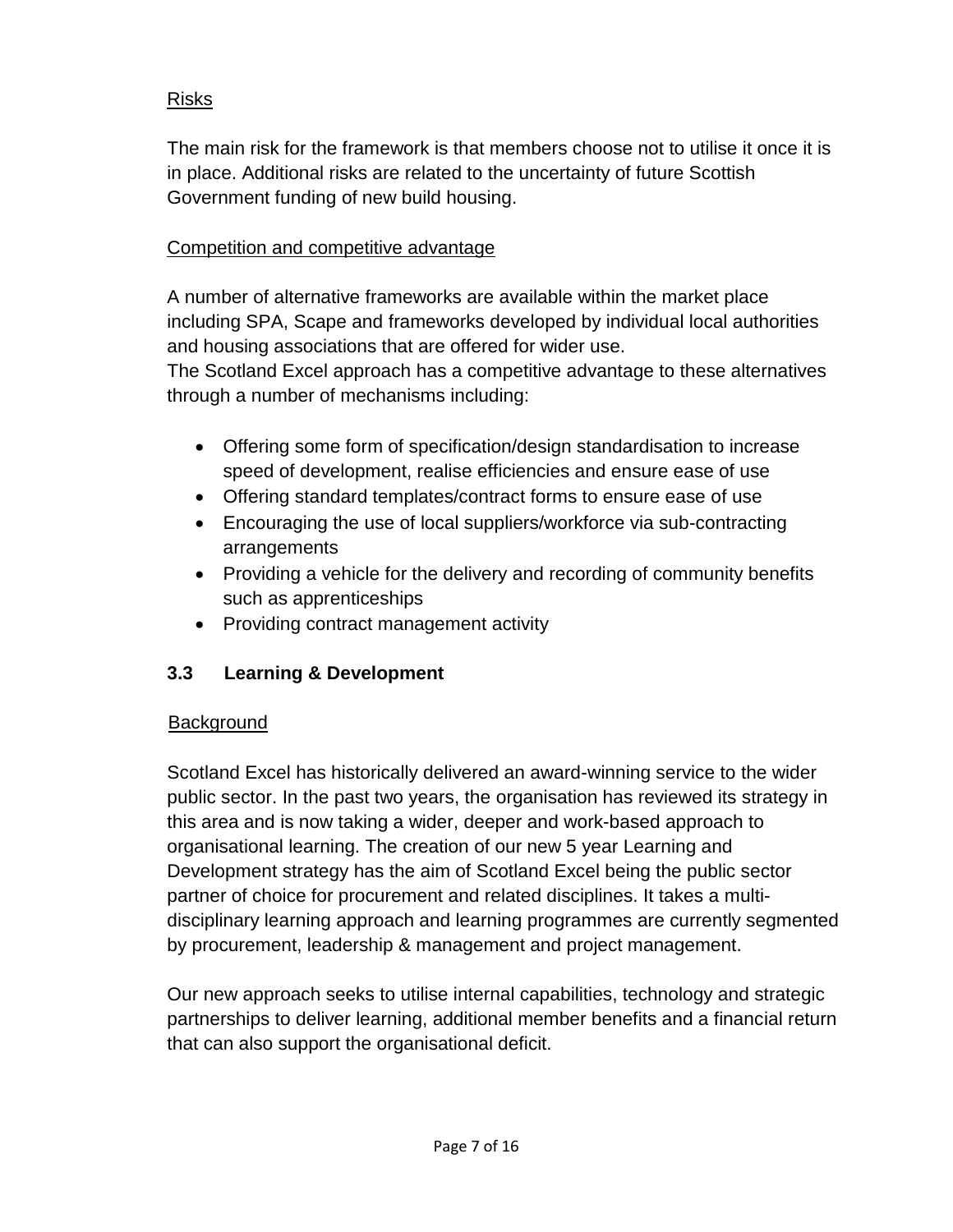### **Project Financials**

The project costs have been integrated into delivery costs so that the project is self-sufficient. Investment for growth is reviewed on a regular basis and investment made when sufficient demand and tangible opportunities exist.

#### Contribution to deficit

The project is anticipated to provide a financial return in 2019/20 and is shown in table 3.

**Table 3.**

| <b>Fiscal</b> | <b>Surplus</b> |
|---------------|----------------|
| 2019/20       | £53,000        |
| 2020/21       | £53,000        |
| 2021/22       | £55,000        |
| 2022/23       | £60,000        |
| 2023/24       | £62,000        |

#### Risks

There are a number of internal risks for the project around operational delivery but the team are confident these can be overcome. The main risk is that the wider public sector does not utilise the learning and development services due to budget constraints or other reasons such as mismatch between supply and demand. Scotland Excel has addressed this to-date by ensuring that costs are minimized, and tangible learning and development needs drive the development of a timely and effective offering. A further risk is the availability of suitable resource qualified to deliver against the portfolio of learning subjects.

### Competition and competitive advantage

Competition for the Learning and Development offering comes from a number of areas including Higher Education, National Shared Services (NSS) and private providers. Scotland Excel has actively addressed this competition by seeking out gaps or strategic partnerships to optimise the service to the public sector. The programme has a number of competitive advantage points:

- It has an established Academy with 4 active cohorts.
- Multi-disciplinary expertise across 3 major disciplines.
- Expanding portfolio both the number of disciplines and the grade of qualification.
- The first Chartered Manager Assessment Centre in Scotland.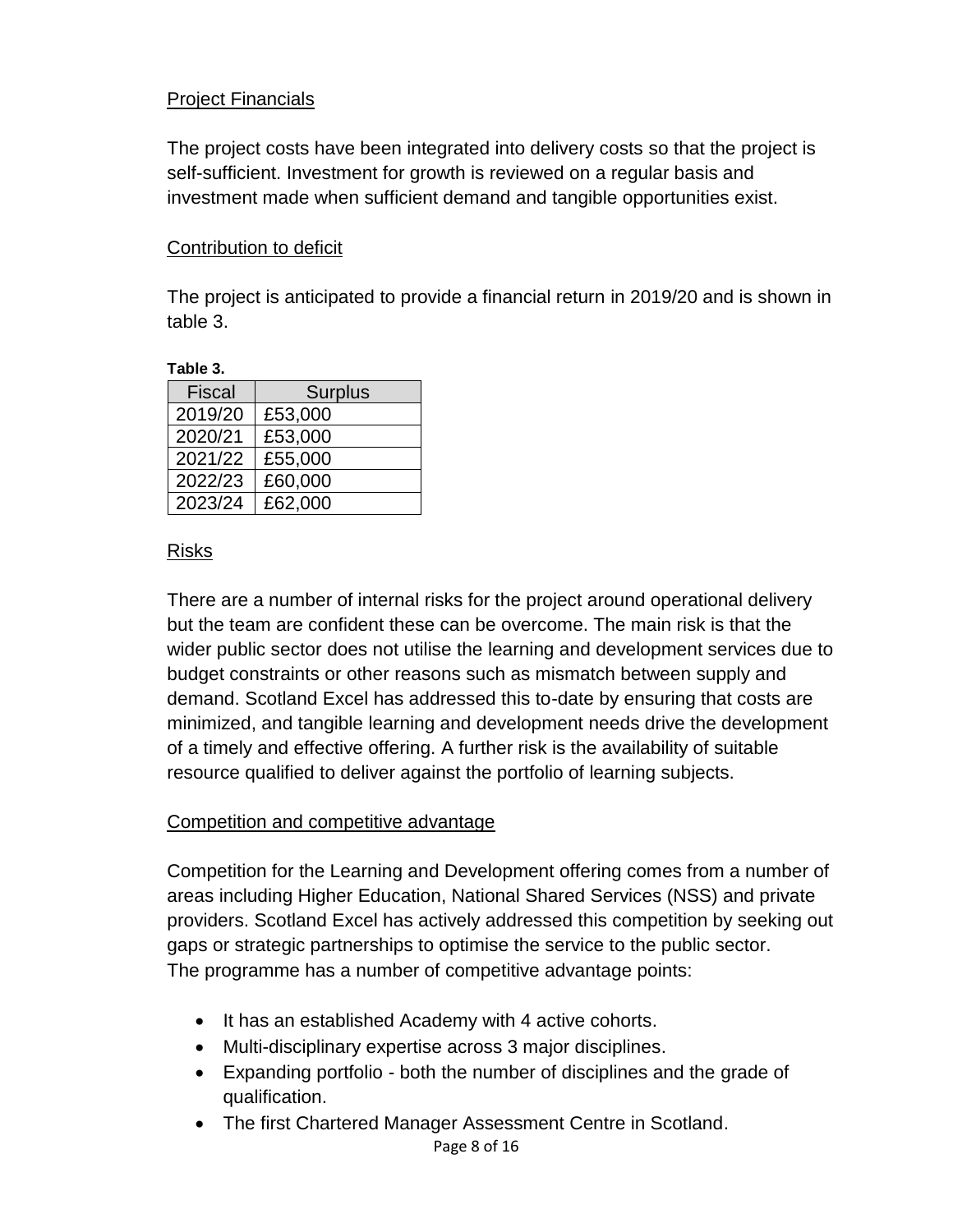- The first CIPS accredited public-sector Procurement work-based-learning programme in Scotland.
- Benchmarked cost-effectiveness.
- Quick return on investment from the application of knowledge in workbased practice.

## **3.4 Rebates**

## **Background**

The use of volume rebates has been used to varying degree of success across the Scotland Excel portfolio to date. Some frameworks have had a rebate embedded within the commercial agreement, such as within construction materials, where others have offered successful returns on a one-off basis. A recent example of an effective implementation was the introduction of a new rebate in the contract for the supply and distribution of groceries. In this case, the rebate of c.£135k funded a team to deliver small value contracts, the delivery of which yielded a forecast efficiency of c.£700k from contracts delivered in the first year alone.

There are some challenges associated with the regular use of rebates as an income stream. These are largely associated with the lack of certainty within buying patterns, and the perception that suppliers will inflate prices to covered costs incurred. However, using historical data, coupled with an acute understanding of market conditions in which the sector operates, there is clear belief that this can be overcome. Additionally, there is also the view that if rebates are maintained at very modest levels, for example less than c.0.75%, there is no adverse effect on pricing.

It is the intention therefore to include a rebate review as part of the internal contract governance process, and consider applicability of the inclusion of rebates as standard practice going forward.

## Project Financials

The inclusion and monitoring of contract rebates will be an integral part of the role of the contract manager. As such, it is not anticipated that this will attract additional overheads. However, going forward, there may be a need to supplement the current administration support to ensure an effective rebate recovery process is maintained.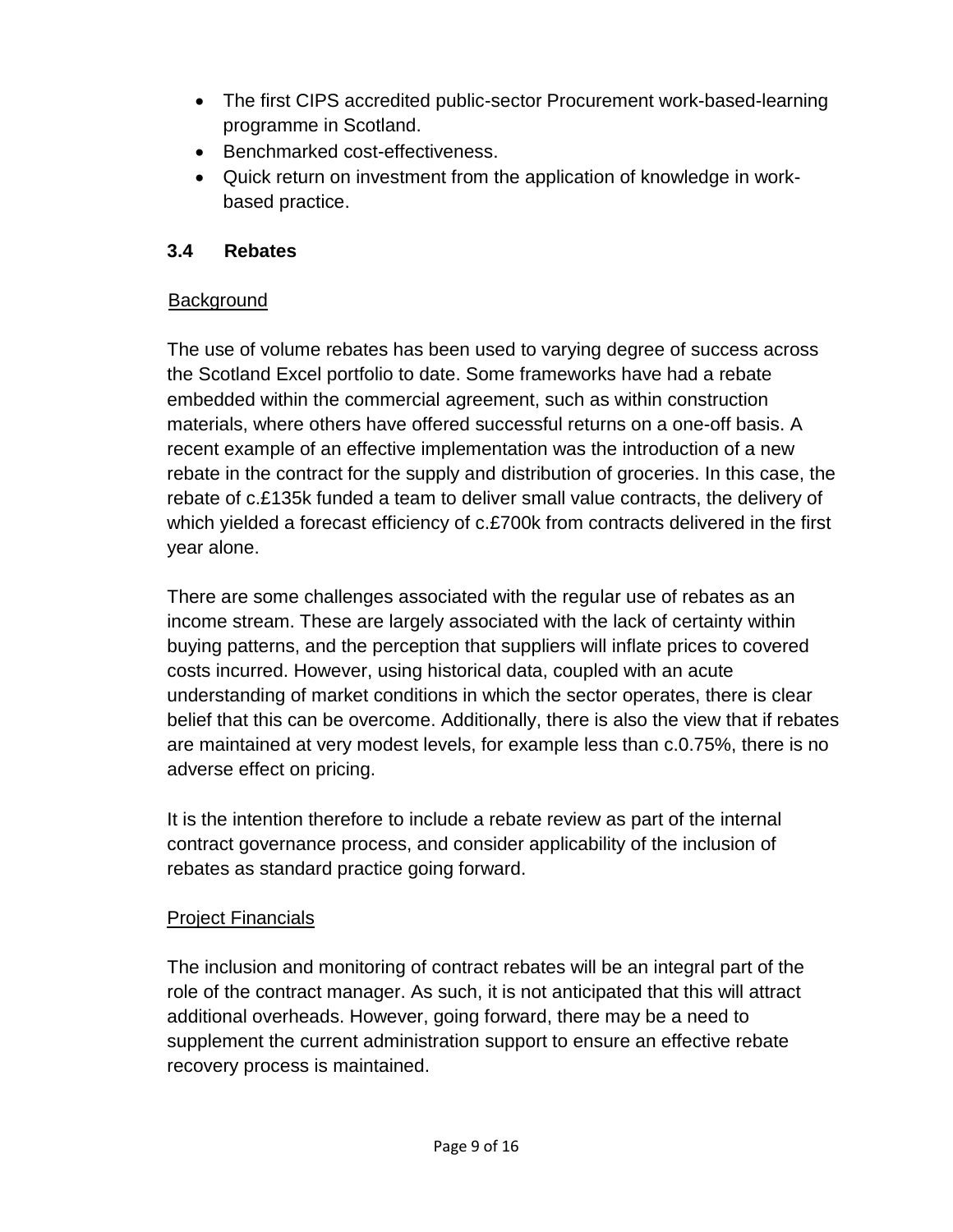## Contribution to deficit

The project is anticipated to provide a financial return early in period 2020/21. It is provided in table 4.

| able |
|------|
|------|

| <b>Fiscal</b> | <b>Surplus</b> |
|---------------|----------------|
| 2019/20       | £0             |
| 2020/21       | £55,000        |
| 2021/22       | £100,000       |
| 2022/23       | £572,000       |
| 2023/24       | £811,000       |

## Risks

The main risks associated with this inclusion is lack of stakeholder buy in, both from councils and the market, and the lack of guaranteed sales volumes. These will be mitigated by wide customer and market engagement, and detailed analysis of previous buying patterns to enable effective forecasting of future demand.

## Competition and competitive advantage

A number of buying organisations, both public and private sector, employ the use of rebates/supplier levies to generate income; as such, this is not a new concept. Also, given the significant purchasing power associated with local government collaborative activity, coupled with the low value by percentage planned to be introduced, it is not expected that this would introduce an additional threat to Scotland Excel as the partner of choice.

## **3.5 Associate Member Expansion**

## **Background**

This project will seek to take a much more proactive approach to the identification and enrolment of associate members to Scotland Excel. The project will make use of the existing affordable housing team to accelerate this within their sector. Additionally, the project will develop a model of associate support and development that supports core members, associate members and is productive for Scotland Excel.

A proposal to support this project will be made to the Joint Committee in December 2018. This proposal will seek to set out the legacy of the Affordable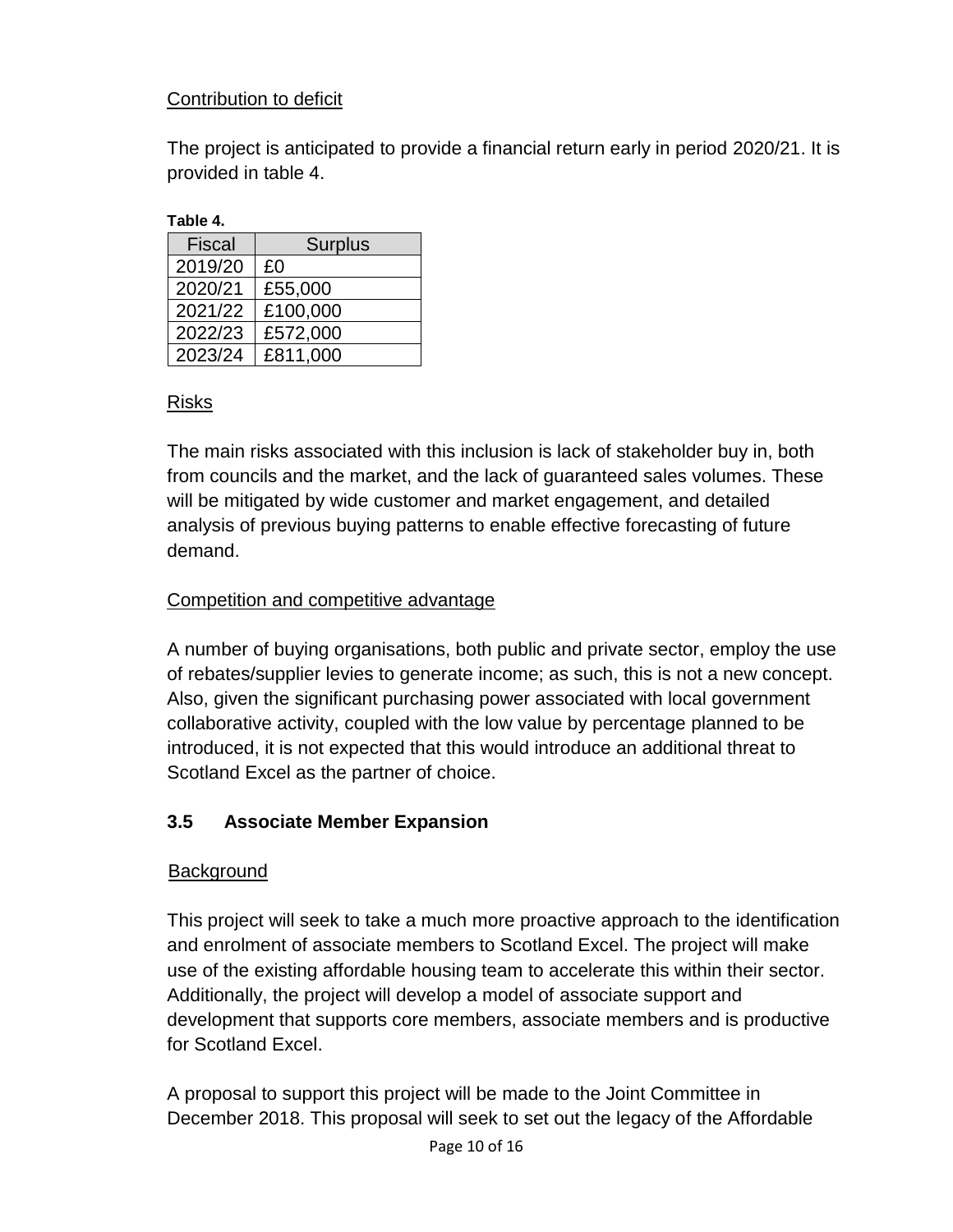Housing programme funded by Scottish Government until the end of this fiscal period.

### Project Financials

The December 2018 proposal will demonstrate the growth in associate membership that financially supports ongoing associate growth and costs in order to provide a surplus towards the Scotland Excel deficit.

### Contribution to deficit

The project is anticipated to provide a financial return in period 2019/20 and is contingent on acceptance of the future proposal. It is provided in table 5.

| <b>Fiscal</b> | <b>Surplus</b> |
|---------------|----------------|
| 2019/20       | £50,000        |
| 2020/21       | £55,000        |
| 2021/22       | £55,000        |
| 2022/23       | £60,000        |
| 2023/24       | £60,000        |

### Risks

The main risk for the project is failure of a sector to embrace the opportunity of associate membership or sectors where an alternative sector procurement provider is already present and imbedded. The strategic direction of Scotland Excel's frameworks will also set the potential direction for associate growth. The Scotland Excel Associate strategy sets out the markets that it would anticipate growth in.

### Competition and competitive advantage

Scotland Excel's inherent strategy and ethos provides a number of key competitive advantage points:

- Offering a range of frameworks that are legally compliant with significant cost savings for potential associate members.
- Freeing up local resource spent tendering to allow greater focus on local service and core business
- Delivering standard terms and conditions
- Page 11 of 16 • Delivering cost savings and social value back into the local communities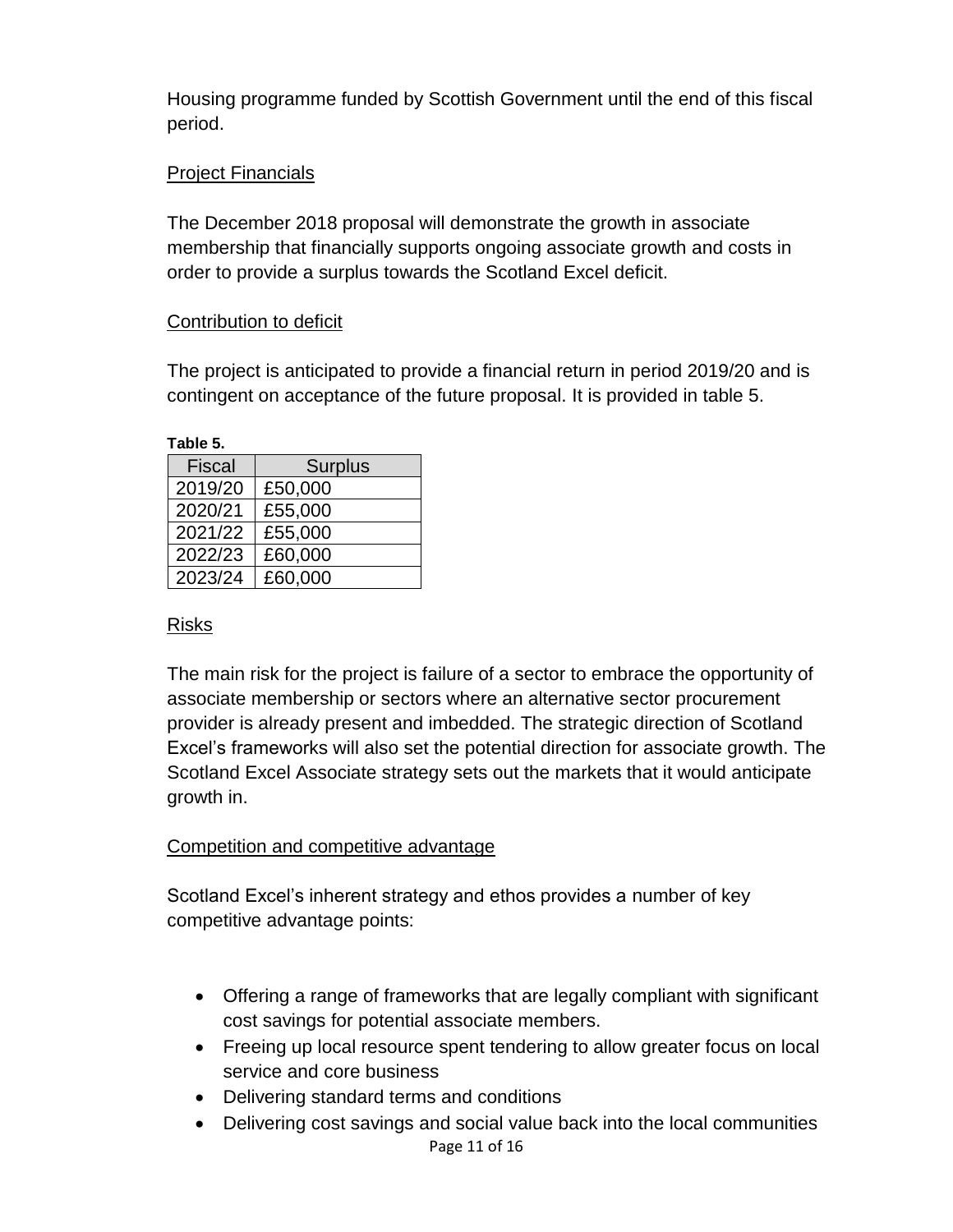- Provision of additional related services
- Provision of learning & development opportunities to new associate staff.

#### **4 Review of Options**

#### Office space

Section 3 of this paper outlines the additional services that can contribute towards the deficit faced by Scotland Excel. In order to facilitate this expansion, Scotland Excel must also review its existing office space.

Scotland Excel's primary office space is provided by Renfrewshire Council and is located within Renfrewshire House, Paisley. The office occupies 676 square metres of a wing on the fourth floor of the building. The remaining 247 square metres is currently occupied by a department of Renfrewshire council.

At the December 2017 Joint Committee, members agreed to extending the lease from February 2018 to February 2019. This one year extension was designed to allow Scotland Excel to consider options and to prepare recommendations for the Joint Committee.

The existing office space has been optimised to provide the maximum number of desks for staff. The organisation has implemented agile working including hotdesk facilities to increase its staff to desks ratio. Scotland Excel continues to work with colleagues at Renfrewshire council to continue this approach.

Initial work has been undertaken with Renfrewshire council staff to understand the possibility of expansion into the additional space and indicative costs have been provided. A proposal will be brought to the Joint Committee in June that will provide further information on this topic. To ensure members have a full picture of the 5-year forecast, indicative figures have been incorporated into the total funding gap.

Table 6 provides a summary of the total funding gap including the operating deficit (assuming a 2% pay award in each year), the care services and office expansion. It should be noted that the operational deficit figures for 2021/22 and beyond are clearly more difficult to ascertain and therefore proportionate estimates made.

|                                   | <b>Fiscal Period</b> |             |             |             |             |
|-----------------------------------|----------------------|-------------|-------------|-------------|-------------|
| Project                           | 2019/20              | 2020/21     | 2021/22     | 2022/23     | 2023/24     |
|                                   |                      |             |             |             |             |
| <b>Operating Deficit</b>          | $-E168,000$          | $-E254.000$ | $-E334.000$ | $-£414,000$ | $-E494,000$ |
| Care Home for Older People        | £0                   | $-E97,955$  | $-E99,914$  | $-£101,912$ | $-£103,951$ |
| Supported Living and Care at Home | $-E169,394$          | $-£172.782$ | $-E176.238$ | $-£179,762$ | $-E183,358$ |
| Proposed office expansion         | $-E50.000$           | $-E50.000$  | $-E50.000$  | $-E50,000$  | -£50.000    |
| Total                             | $-E387,394$          | $-£574.737$ | $-£660.152$ | $-£745,675$ | $-E831,308$ |

#### **Table 6**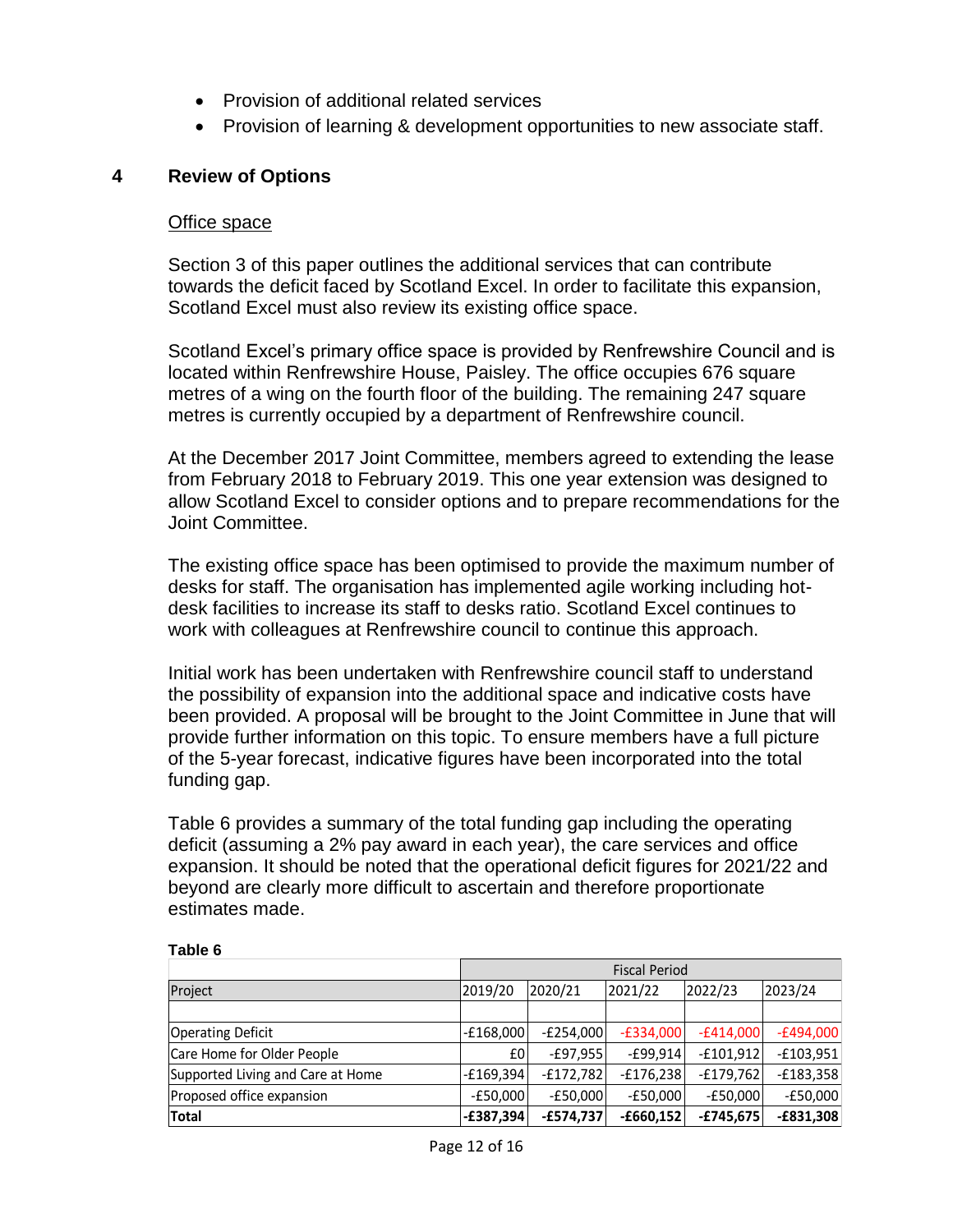A number of options have been identified to address the deficit faced by Scotland Excel over the coming fiscal periods.

## **Option A – Efficiencies and Requisition**

The introduction of efficiencies and potential member requisition increases was suggested as a possible route in the December 2017 Joint Committee report.

Scotland Excel continues to review its operating model for introduction of efficiencies that reduce operating expenses. This has been across all areas of the annual budget including staffing and secondary costs. 83% of the annual budget is on staff and 10% on the provision of premises and Service Level Agreements. Operational deliverables from staff have been a key focus for a number of years with increased services delivered from the core budget. Further work has also been undertaken with regard to premises and service level agreement. Scotland Excel will continue to review its operational model and seek the introduction of efficiencies.

Scotland Excel accepts and recognises that it is not palatable to increase requisition costs for members whilst the local government sector operates in an ever-challenging environment. Despite this it is important to consider the potential impact and contribution this would make to the deficit. Table 7 provides an indication of the potential impact of a requisition increase.

| Increase %age | <b>Annual Contribution to Deficit</b> |
|---------------|---------------------------------------|
| 0.5%          | £17,421                               |
| 1.0%          | £34,842                               |
| 1.5%          | £52,263                               |
| 2.0%          | £69,684                               |
| 2.5%          | £87,105                               |
| 3.0%          | £104,526                              |

| I<br>× | × |  |
|--------|---|--|
|        |   |  |

The table demonstrates a small range of increases and is not a recommendation on the nature or scale of a requisition increase. It is however apparent when considering the data provided in table 6 that requisition increases would have to be significant to alleviate the total deficit.

#### **Option B – Income generation**

This option is whereby Scotland Excel proceed with the projects outlined in section 3 and endeavor to develop a number of services/projects that provide an operating surplus.

The total forecasted annual contribution to deficit is shown in table 8.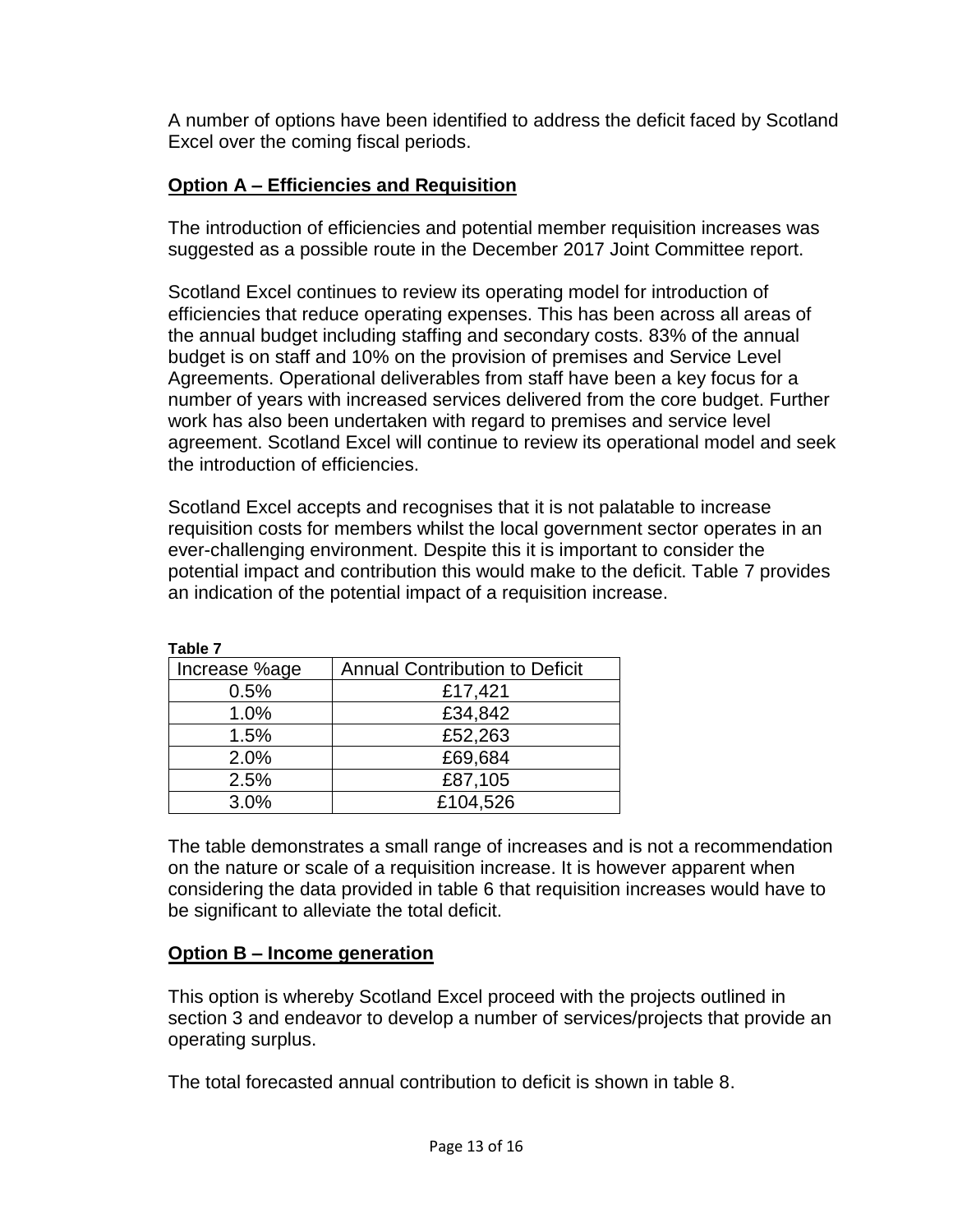#### **Table 8**

|                               | <b>Fiscal Period</b> |          |          |          |            |
|-------------------------------|----------------------|----------|----------|----------|------------|
| Project                       | 2019/20              | 2020/21  | 2021/22  | 2022/23  | 2023/24    |
|                               |                      |          |          |          |            |
| 1. Consultancy Services       | £70,000              | £70,000  | £70,000  | £80,000  | £90,000    |
| 2. New Build Housing          | £0                   | £95,390  | £95,390  | £16,155  | £16,155    |
| 3. Learning and Development   | £53,000              | £53,000  | £55,000  | £60,000  | £62,000    |
| 4. Rebates                    | £0                   | £55,000  | £100,000 | £572,000 | £811,000   |
| 5. Associate Member Expansion | £50,000              | £55,000  | £55,000  | £60,000  | £60,000    |
|                               |                      |          |          |          |            |
| Surplus                       | £173,000             | £328,390 | £375,390 | £788,155 | £1,039,155 |

It is evident that despite the healthy and positive potential contribution that the five projects could add to meet the deficit, it is insufficient to cover the total deficit outlined in table 6 in the medium term. This is represented by table 9.

#### **Table 9**

|                                   | <b>Fiscal Period</b> |             |             |             |             |
|-----------------------------------|----------------------|-------------|-------------|-------------|-------------|
| Project                           | 2019/20              | 2020/21     | 2021/22     | 2022/23     | 2023/24     |
|                                   |                      |             |             |             |             |
| <b>Operating Deficit</b>          | $-E168,000$          | $-E254,000$ | $-E334,000$ | $-£414,000$ | $-£494,000$ |
| Care Home for Older People        | £0                   | $-E97,955$  | $-E99,914$  | $-£101,912$ | $-£103,951$ |
| Supported Living and Care at Home | $-E169,394$          | $-£172,782$ | $-E176,238$ | $-£179,762$ | $-£183,358$ |
| Proposed office expansion         | $-E50,000$           | $-E50.000$  | $-E50,000$  | $-E50.000$  | $-E50,000$  |
| <b>Total</b>                      | $-E387,394$          | -£574,737   | $-£660,152$ | $-£745,675$ | $-£831,308$ |
|                                   |                      |             |             |             |             |
| Income                            | £173,000             | £328.390    | £375,390    | £788,155    | £1,039,155  |
|                                   |                      |             |             |             |             |
| <b>Estimated surplus/deficit</b>  | $-E214.394$          | $-E246.347$ | $-E284.762$ | £42.480     | £207,847    |

Based on the above figures a different approach will be required to address the issue than solely income generation.

#### **Option C – Hybrid approach to funding**

Scotland Excel takes a hybrid approach to tackling the total deficit. This option incorporates the options presented in Options A, Options B and also suggests continuing the current arrangements for funding the older people care home work whereby participating councils fund this directly.

In both options demonstrated above, the deficits over 2019/20 to 2021/22 are the most immediate and difficult to resolve. The lag involved in the introduction of a number of the income generation projects and the growth in projected costs (mainly attributable to anticipated pay awards) results in a projected deficit position over the medium term.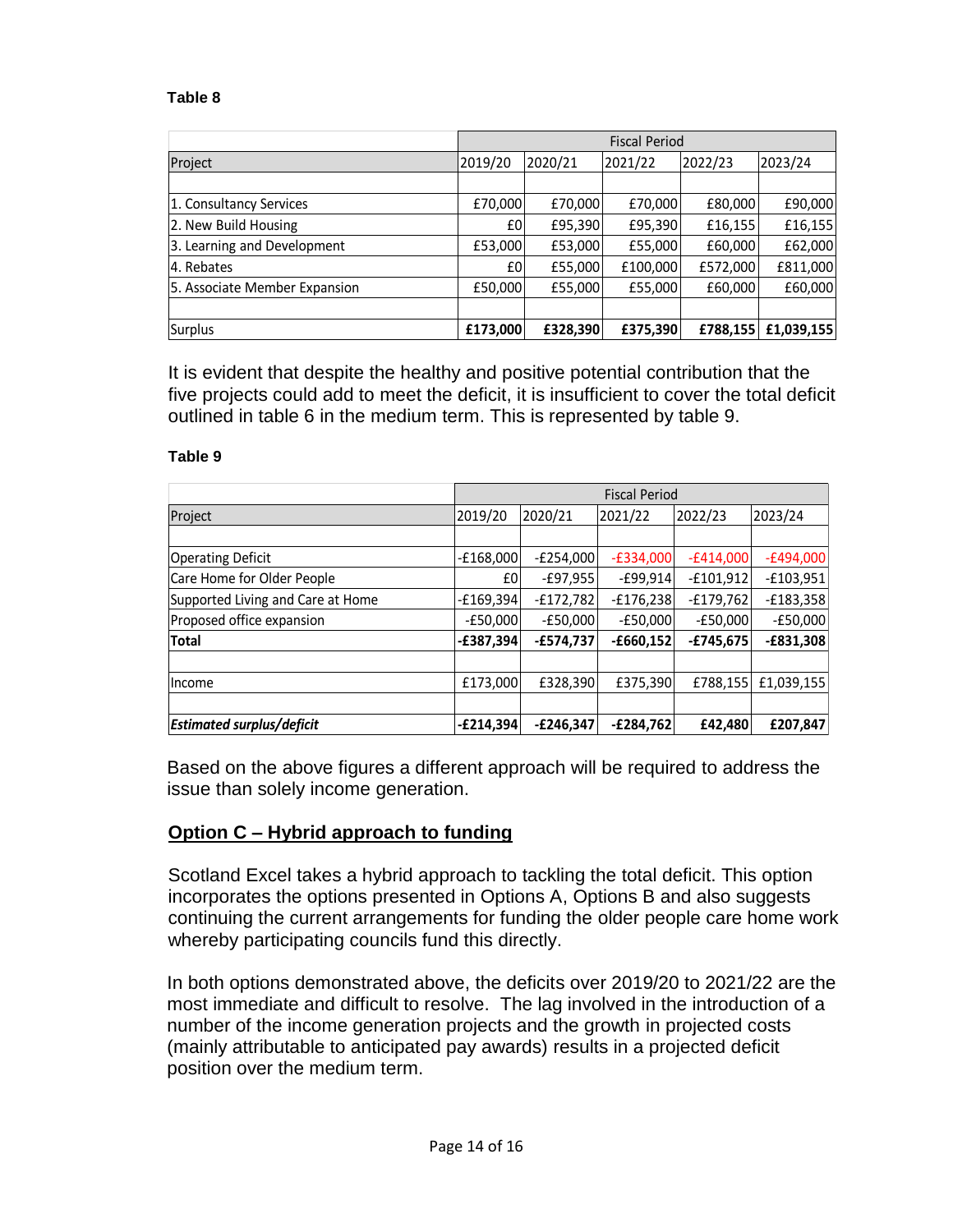A potential action to resolve this would be an increase in member requisitions. Further work is currently underway with Renfrewshire Council treasurer to understand the nature of this and to consider alternative approaches, potentially involving the flexible use of reserves and existing project funding. It is anticipated that the work on this will be complete in order to provide an update to the Joint Committee in June 2018. Any requisition changes will require to be formally agreed at the December 2018 Joint Committee. No assumptions on requisition increases have been incorporated into the financial modelling provided.

In addition to the above, the existing members who utilise and have provided initial funding for the Care Home for Older People service are asked to continue funding this work.

The results of this option are demonstrated in Table 10.

|                                            | <b>Fiscal Period</b> |             |             |             |             |
|--------------------------------------------|----------------------|-------------|-------------|-------------|-------------|
| Project                                    | 2019/20              | 2020/21     | 2021/22     | 2022/23     | 2023/24     |
|                                            |                      |             |             |             |             |
| <b>Operating Deficit</b>                   | $-£168,000$          | $-E254,000$ | $-E334,000$ | $-£414,000$ | $-£494,000$ |
| Care Home for Older People                 | £0                   | $-E97,955$  | $-£99,914$  | $-£101,912$ | $-£103,951$ |
| Supported Living and Care at Home          | $-£169,394$          | $-£172,782$ | $-E176,238$ | $-£179,762$ | $-E183,358$ |
| Proposed office expansion                  | $-E50,000$           | $-E50,000$  | $-E50,000$  | $-E50,000$  | $-£50,000$  |
| <b>Total</b>                               | $-E387,394$          | -£574,737   | $-£660,152$ | $-£745,675$ | $-E831,308$ |
|                                            |                      |             |             |             |             |
| Income                                     | £173,000             | £328,390    | £375,390    | £788,155    | £1,039,155  |
| Care Home for Older People - Member funded | £0                   | £97,955     | £99,914     | £101.912    | £103,951    |
|                                            |                      |             |             |             |             |
| <b>Estimated surplus/deficit</b>           | $-E214,394$          | $-£148,392$ | $-£184.848$ | £144,393    | £311,797    |

#### **Table 10**

#### **5 Next steps**

It is apparent from the details in table 10 that further work is required to address the situation. Although the options highlighted in Option C go towards addressing the longer-term issue, they do not address the short to medium term forecast deficit.

Once a direction is agreed by members at the Joint Committee in June 2018, Scotland Excel will extend its existing work with key stakeholders to further communicate the approach and to provide assurances on the robust future financial performance of the organisation.

### **6 Conclusion/Recommendation**

Scotland Excel has taken an ambitious and prudent approach to securing the financial sustainability of the organisation over the next 5 years. It anticipates that